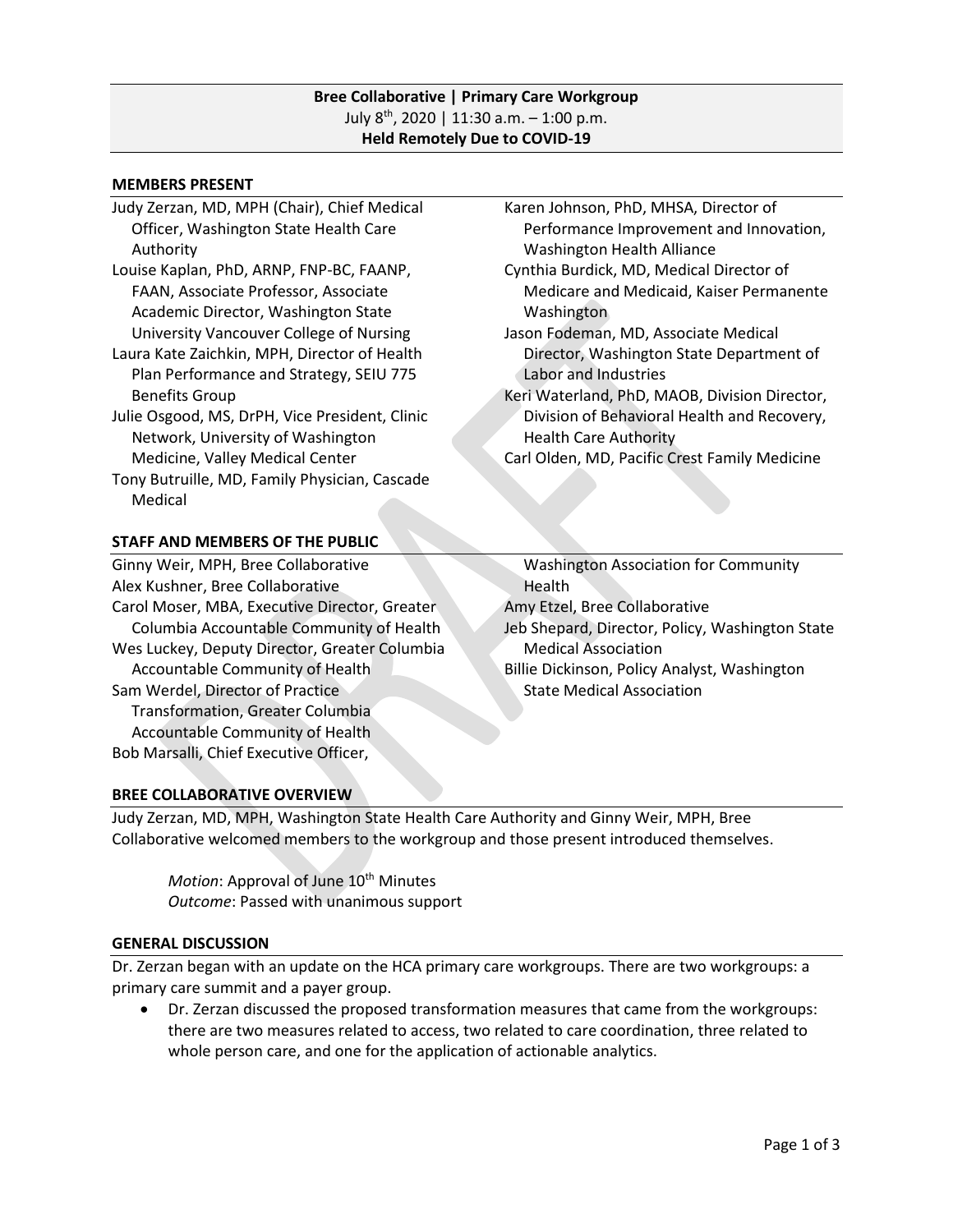- The HCA groups are proposing 13 clinical quality measures. Dr. Zerzan also reviewed tweaks to the proposed payment model which is composed of three components: transformation of care fees, comprehensive primary care payment, and performance incentives.
	- o They are going to ask for public comments, which will be open for 3 weeks.
- Dr. Zerzan said, in response to a member's question, that the Bree workgroup could be most helpful and aligned with the HCA groups by determining who the recipient of the proposed payment model would be.
	- $\circ$  The HCA groups have not defined who is eligible for the new payment model and are leaving it to the Bree to create a definition of primary care for them.
- Ms. Weir asked for comments on any of the articles that were assigned to the group. One member commented that the article on preventative work assumed that primary care doctor would be doing all or most of the work instead of using a larger team.
- The group discussed the 3 -year transition payment that was proposed in the multi-payer workgroup. A member expressed the importance of having the plans moving forward together using the same framework.
- Ms. Weir asked if social determinants of health are included in the HCA guidelines. The HCA is moving towards having MCOs ask basic SoDH screening questions.
- Ms. Weir asked the group to discuss who is going to receive the payments defined by the HCA.
- The first topic discussed was whether to include nurse midwives as primary care practitioners.
	- o Midwives' education includes women's health education. Nurse midwives have prescribing authority. Would the group be comfortable including nurse midwives if it were clear that this only applies outside of pregnancy care or other specialty areas?
		- Discussion tabled until later in the meeting.
- Jeb Shepard, Director, Policy, Washington State Medical Association, asked for the rationale behind the inclusion of naturopaths in the group's definition. They were originally included because they are in the RCW as part of primary care.
	- $\circ$  Mr. Shepard argued that naturopaths' training limits the kinds of conditions that they can treat effectively; they do not make sense as a first contact because they cannot treat a wide enough range of medical conditions.

**Action Item:** Mr. Shepard to send in comments on naturopathy to the group. Dr. Kaplan will help the group contact a naturopath association so that they can make a case for their own inclusion. More research needs to be done on whether there is a body of literature about long term outcomes for people managed by naturopaths versus typical medical providers.

- The group discussed how to operationalize its 7 features of primary care into some kind of filter—something that a provider can use to figure out if they fall into its definition of primary care.
	- o Julie Osgood, MS, DrPH, Vice President, Clinic Network, University of Washington Medicine, Valley Medical Center, said that the filter would need to be even more granular than the categories the group has already created.
	- o Wes Luckey, Deputy Director, Greater Columbia Accountable Community of Health, mentioned and offered to share the toolkit that his team uses to diagnose a practice's primary care. It starts with a specialty list, but then those specialties must have certain aspects of care that are shown to improve health.
- A member commented that the group needs to be sensitive to allowing practices to get funding who are not at the level of care to which they aspire. We do not want to lock out under-